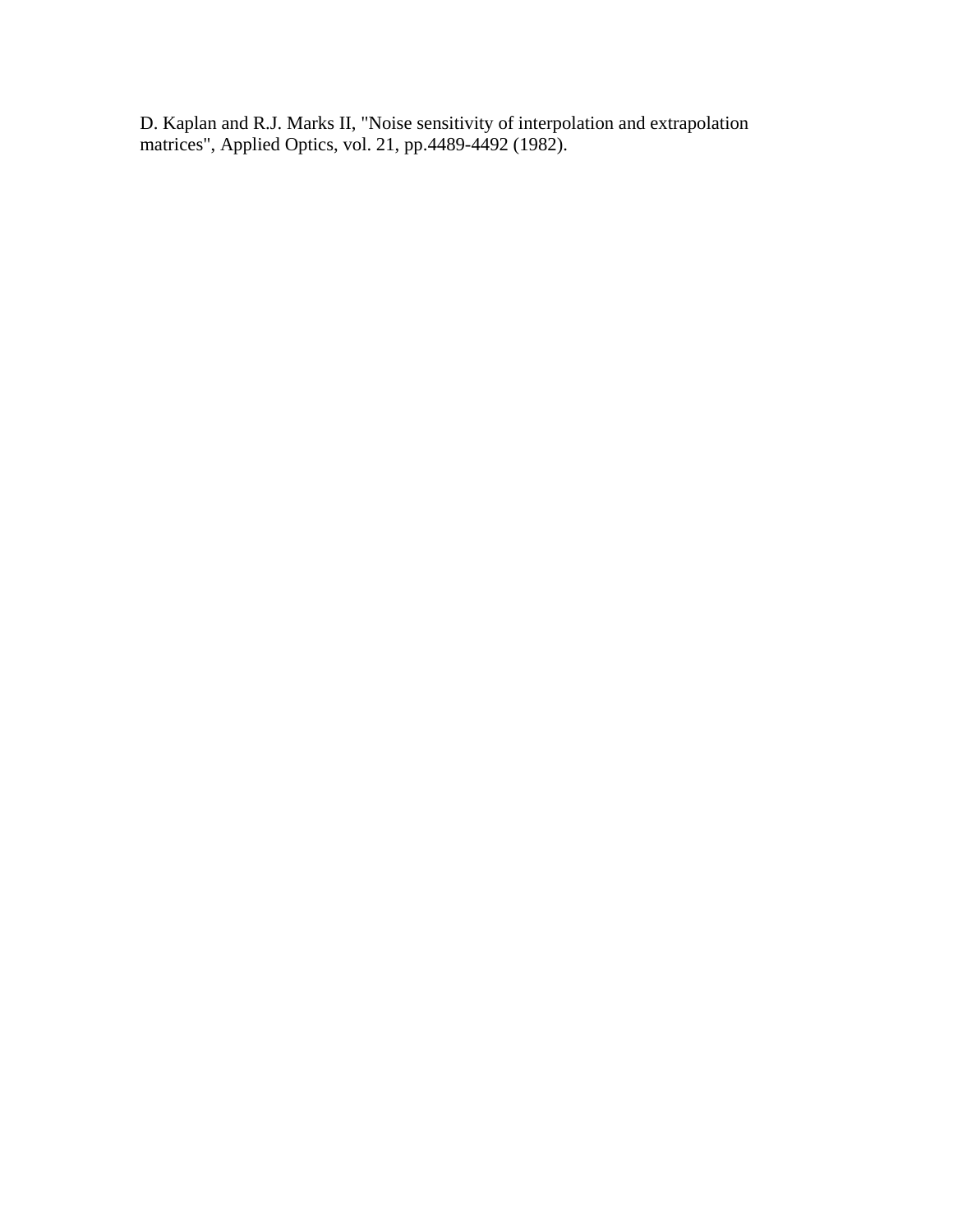# **Noise sensitivity of interpolation and extrapolation matrices**

Dmitry Kaplan and Robert J. Marks 11

The noise sensitivity of interpolation and extrapolation matrices is investigated. For certain bandwidth and truncation parameters, the interpolation matrix is shown to yield results at a lower noise level than the input data. The input noise level, however, can be lowered by filtering the result. The noise level in the interpolated interval is shown to be lower near where the image is known. The extrapolation matrix is shown to be ill-conditioned, thus demonstrating severe sensitivity to input noise.

## **1. Introduction**

Various closed-form discrete extrapolation algorithms have been proposed.<sup>1-5</sup> With a slight modification, these algorithms can also be applied to interpolation problems.

In this paper, we numerically explore noise sensitivity of both the interpolation and extrapolation matrices. Both are shown to be less sensitive near where the object is known. The interpolation matrix is shown to perform well, while the extrapolation matrix is ill-conditioned.

# 1. **Preliminaries**

Define the bandlimiting operator  $\mathcal{B}_W$  by

$$
B_{W^S}(x) = s(x) * 2W \operatorname{sinc} 2Wx, \qquad (1)
$$

where  $\text{sinc}\xi = \sin(\pi \xi)/(\pi \xi)$ . We say that  $f(x)$  is bandlimited with a bandwidth  $\leq$ 2W if

$$
\mathcal{B}_W f(x) = f(x). \tag{2}
$$

Consider the object degradations

$$
g_i(x) = f(x) \left[ 1 - \text{rect}(x/T) \right],\tag{3a}
$$

$$
g_e(x) = f(x) \operatorname{rect}(x/T), \tag{3b}
$$

where  $T$  is a duration, and

$$
\text{rect}(x) = \begin{cases} 1; |x| \le \frac{1}{2} \\ 0; |x| > \frac{1}{2} \end{cases}
$$

Regaining  $f(\cdot)$  from  $g_e(\cdot)$  is extrapolation and from  $g_i(\cdot)$ is interpolation. The former is an ill-posed problem in

Received 8 June 1982.

0003-6935/82/244489-04\$01.00/0.

© 1982 Optical Society of America.

the sense that a small amount of noise on  $g_e(\cdot)$  can cause large error.<sup>6-9</sup> Interpolation, on the other hand, is well-posed.<sup>6,9</sup> The ratio of output to input error energy can be bound.

Note that, from Eqs. (2) and (3a), we can write  $g_i(x)$  $= [1 - \text{rect}(x/T) \mathcal{B}_W] \hat{f}(x)$ . Inversion of the operator in square brackets would result in closed-form interpolation. If the problem is treated digitally, the sample values of  $g_i(\cdot)$  and  $f(\cdot)$  are placed in the vectors  $g_i$  and **f.** The  $\mathcal{B}_W$  operator becomes a low-pass matrix B<sub>W</sub> which, for example, can be formed as in Ref. 10. The rect function is replaced by a square matrix,  $R_T$ , with is and Os placed appropriately along the diagonal and zero elsewhere. Then Eq.  $(3a)$  can be written as  $g_i =$  $[I - R_TB_W]$ f. Inverting gives

$$
\mathbf{f} = \mathcal{I}\mathbf{g}_i,\tag{4}
$$

where we shall refer to

$$
\mathcal{I} = [\mathbf{I} - \mathbf{R}_T \mathbf{B}_W]^{-1} \tag{5}
$$

as the interpolation matrix

A parallel development can be applied to extrapola tion. Specifically,  $g_e(x) = \{1 - [1 - \text{rect}(x/T)]\mathcal{B}_W\}f(x)$ . Thus.

$$
\mathbf{f} = \mathcal{E}\mathbf{g}_e,\tag{6}
$$

where

$$
\mathcal{E} = \left[\mathbf{I} - (\mathbf{I} - \mathbf{R}_T)B_W\right]^{-1} \tag{7}
$$

is the extrapolation matrix.<sup>1</sup>

#### **Ill. Matrix Structure**

The analysis of the structure of the interpolation and extrapolation matrices is in order. Since the input vector is zero over the interval to be interpolated, a portion of the interpolation matrix picture in Fig. 1 is not used. This portion is shown shaded and is titled Don't Care. Furthermore, the output vector must be

15 December 1982 / Vol. 21, No. 24 / APPLIED OPTICS 4489

The authors are with University of Washington, Department of Electrical Engineering, Seattle, Washington 98195.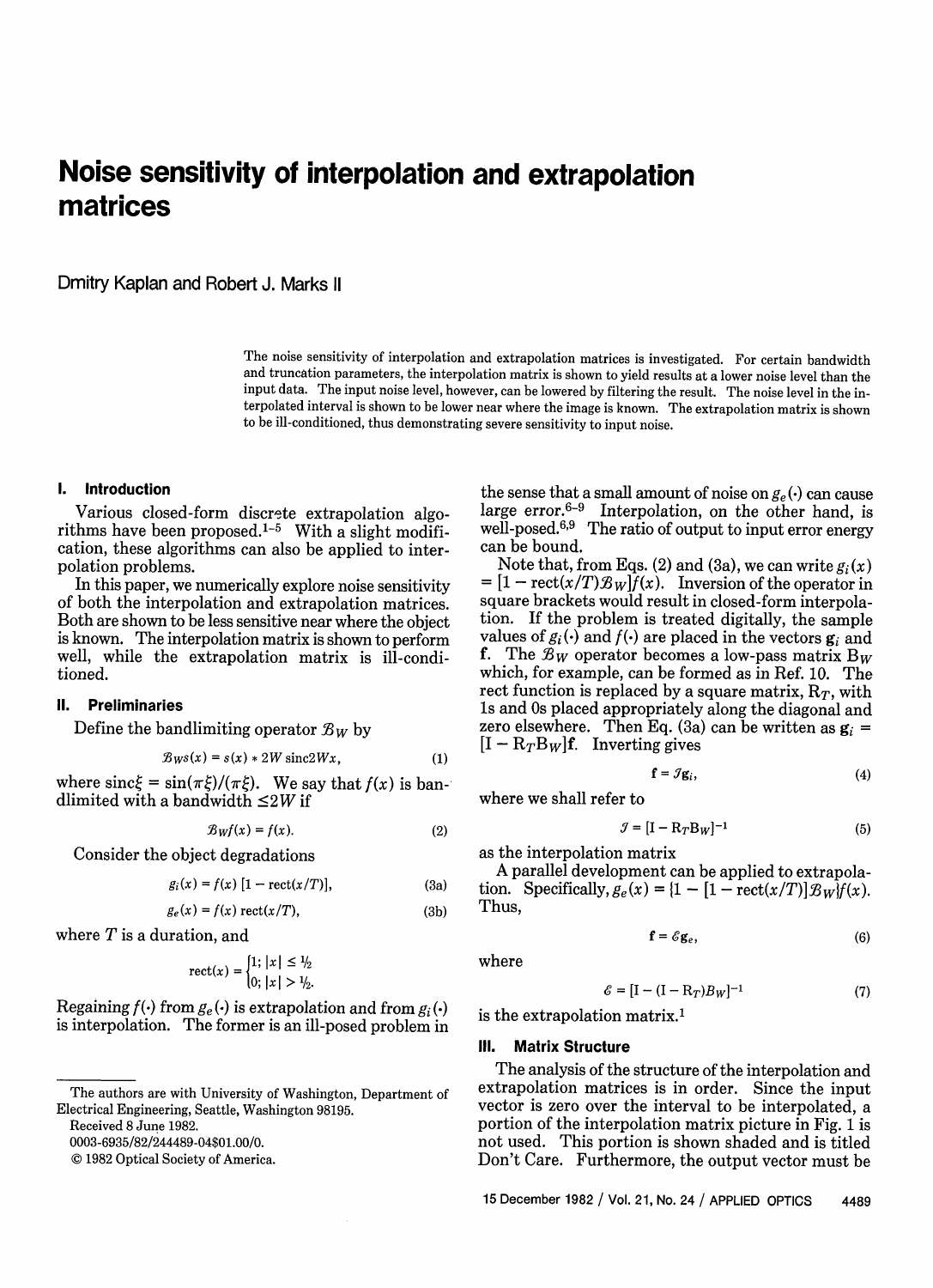

Fig. 1. Structure of the interpolation matrix  $\mathcal{I}$ .



Fig. 2. Structure of the extrapolation matrix  $\mathcal{E}$ .

equal to the input vector at those points where the input vector is nonzero. The interpolation matrix performs this operation by mimicking an identity matrix in the four corners as shown in Fig. 1. The submatrices  $L_i$  and  $R_i$  thus completely suffice to specify  $\mathcal{I}$ . As the problem is presented, the interpolation matrix is symmetric. It is not if the time and frequency intervals are asymmetric.

A similar structure describes the extrapolation matrix. As is shown in Fig. 2, there are now two Don't Care strips. The subidentity matrix is centered. As shown, the matrix is solely determined by the submatrices  $U_e$ and  $L_e$ .

#### **Noise Sensitivity** IV.

The restoration schemes in both Eqs.  $(4)$  and  $(6)$  are linear. Thus, for the case of additive noise, the corresponding output noise is also additive and signal independent.

Let  $\xi(x)$  denote a zero mean stationary random process so that the corresponding sample vector  $\xi$  consists of statistically independent identically distributed elements, each with variance  $\sigma^2$ . Such would be the case, for example, if  $\xi(x)$  were a Gaussian random process with sufficiently short duration autocorrelation. Denote the corresponding interpolation and extrapolation input noise by, respectively,

$$
\xi_i(x) = [1 - \mathrm{rect}(x/T)]\xi(x),
$$

$$
\xi_e(x) = \mathrm{rect}(x/T)\xi(x).
$$

If  $\mathbf{g}_i + \xi_i$  is used in lieu of  $\mathbf{g}_i$  in Eq. (4), the corresponding result is  $f + \eta_i$ , where

$$
\eta_i = \mathcal{I}\xi_i. \tag{8}
$$

Similarly, the error for extrapolation is  $\eta_e = \mathcal{E} \xi_e$ . If  $\xi_i$  is zero mean, so is  $\eta_i$ . That is,  $E[\eta_i] = \mathcal{I}E[\xi_i] = 0$ , where  $E$  denotes the expected value operator, and 0 is the zero vector. Similarly,  $E[\xi_e] = 0 \rightarrow E[\eta_e] = 0$ .

Of greater interest is the output's variance, which is a measure of the noise sensitivity of the restoration algorithm. With attention to the interpolation matrix structure shown in Fig. 1, we can write Eq. (8) as

$$
(\eta_i)_m = \sum_{n \notin \text{Don't Care}} i_{mn}(\xi_i)_n,
$$

where  $(\eta_i)_m$  and  $(\xi_i)_m$  are the mth elements of  $\eta_i$  and  $\xi_i$ , and  $i_{mn}$  denotes the mnth elements of  $\mathcal{I}$ . Since the input vector is zero over an interval, the summation over the Don't Care portion of the matrix is excluded in the sum.

Since var $(\xi_i)_n = \sigma^2$  for all *n* and all  $(\xi_i)_n$  are statistically independent, it follows that<sup>11</sup>

$$
ar(\eta_i)_m = \sigma^2 \sum_{n \notin \text{Don't Care}} i_{mn}^2
$$

or, in normalized form,

$$
(\sum_{i})_{m}^{2} \equiv \frac{\text{var}(\eta_{i})_{m}}{\sigma^{2}}
$$

$$
= \sum_{n \neq \text{Der}^{*} \text{Core}} i_{mn}^{2}
$$

The normalized variance of mth element of  $\eta_i$  can thus be obtained by summing the squares of the elements in the mth row of  $\mathcal I$  outside the Don't Care region. As expected, the variance of the output where the signal is known is the same as the input. It is the variance of the elements of  $\eta_i$  corresponding to zero element inputs which is of interest.

A similar analysis applied to the extrapolation matrix in Fig. 2 yields

$$
(\sum e)^2_m = \frac{\text{var}(\eta_e)_m}{\sigma^2}
$$

$$
= \sum_{n \neq 0}^n \sum_{\text{Der}^{\prime} \text{Care}} e^2_n
$$

where  $e_{mn}$  is the mnth element of  $\mathscr E$ , etc.

Once interpolation or extrapolation is performed, we may wish to low-pass filter the result to rid ourselves of high-frequency noise components. Equivalently, we can define revised interpolation and extrapolation matrices by  $\hat{\mathcal{I}} = B_W \mathcal{I}$  and  $\hat{\mathcal{E}} = B_W \mathcal{E}$ . The corresponding revised normalized output variances are

$$
(\hat{\sum}_{i})_{m}^{2} = \sum_{n \notin \text{ Don't Care}}^{n} \hat{i}_{mn}^{2},
$$

$$
(\hat{\sum}_{e})_{m}^{2} = \sum_{n \notin \text{ Don't Care}} \hat{e}_{mn}^{2},
$$

where  $\hat{i}_{mn}$  and  $\hat{e}_{mn}$  are the mnth elements of  $\hat{\mathcal{I}}$  and  $\hat{\mathcal{E}}$ , respectively.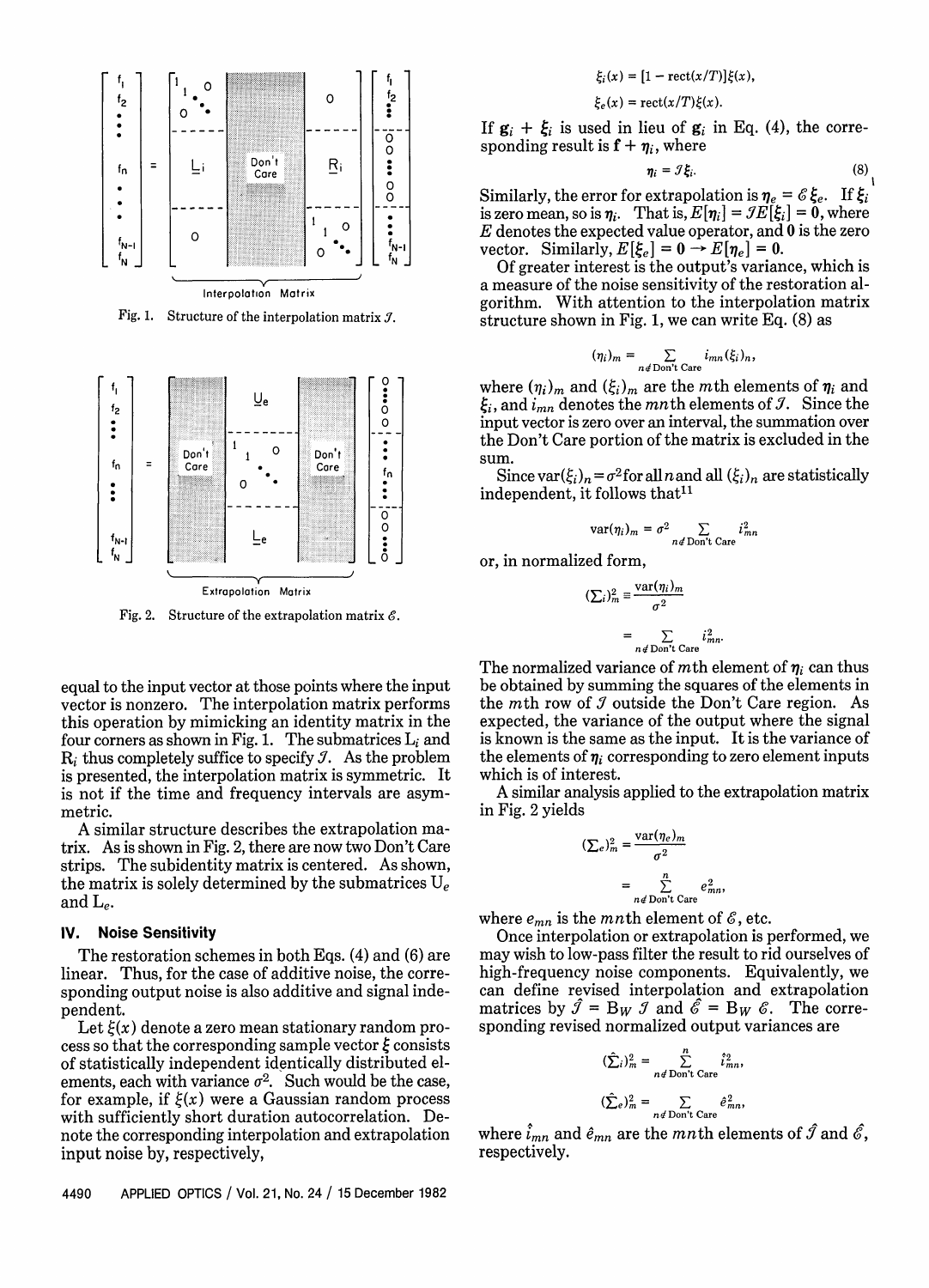

Fig. 3. Normalized noise level for interpolation,  $\beta = 3$ . The standard deviation for the ten interpolated points (within arrow) is lower than that of the data.

### **V. Numerical Results**

For the examples to follow, we use Sabri and Steenaart's low-pass matrix.10 The matrix is parametrized by the filter cutoff frequency  $\beta$  (the digital equivalent of W) expressed as the number of sample points in the frequency domain. All vectors are of length 50. For interpolation, ten centered elements corresponding to the T interval are filled from knowledge of the tails. For extrapolation, the ten centered elements are used to approximate the tails. Additive noise is white and Gaussian, with zero mean and a standard deviation of  $\sigma = 0.1$ .

Example 1: For interpolation with  $\beta = 3$ , the normalized output standard deviation  $(\sum_i)_m$  is shown in Fig. 3. Interestingly, the SNR for the interpolated portion is superior to the data. This bothersome observation is resolved when we recall the high-frequency noise has not yet been smoothed. The revised normalized standard deviation  $(\hat{\Sigma}_i)_m$  reveals that, after filtering, the noise level is reduced by a factor of 2 (see Fig. 4).

Example interpolation results are shown in Fig. 5. The original sinc signal is shown in Fig. 5(a). Using the tails as data, the interpolation matrix restoration of the ten inner data points is shown in Fig. 5(b). The result is graphically indistinguishable from the original but does peak at 1.04 instead of 1.00 due to truncation and quantization error.

Figure 5(c) shows interpolation when additive noise is added to the tail data. As predicted by Fig. 3, the interpolation is smoother than the data, peaking at 1.13. The result of filtering is shown in Fig. 5(d). The tails are smoothed and the interpolation remains unchanged.

Example 2: The interpolated noise level is not always an improvement of the data noise level as witnessed by the  $\beta = 5$  plot for  $(\sum_i)_m$  shown in Fig. 6. Since the bandwidth is larger, the omitted data can have more



Fig. 4. Normalized noise level of Fig. 3 after high-frequency noise components have been filtered.



Fig. 5. Interpolation of ten points of a sinc,  $\beta = 3$ : (a) object; (b) noiseless interpolation; (c) interpolation in the presence of additive noise; and (d) filtered result.



Fig. 6. Normalized noise level for interpolation,  $\beta = 5$ .